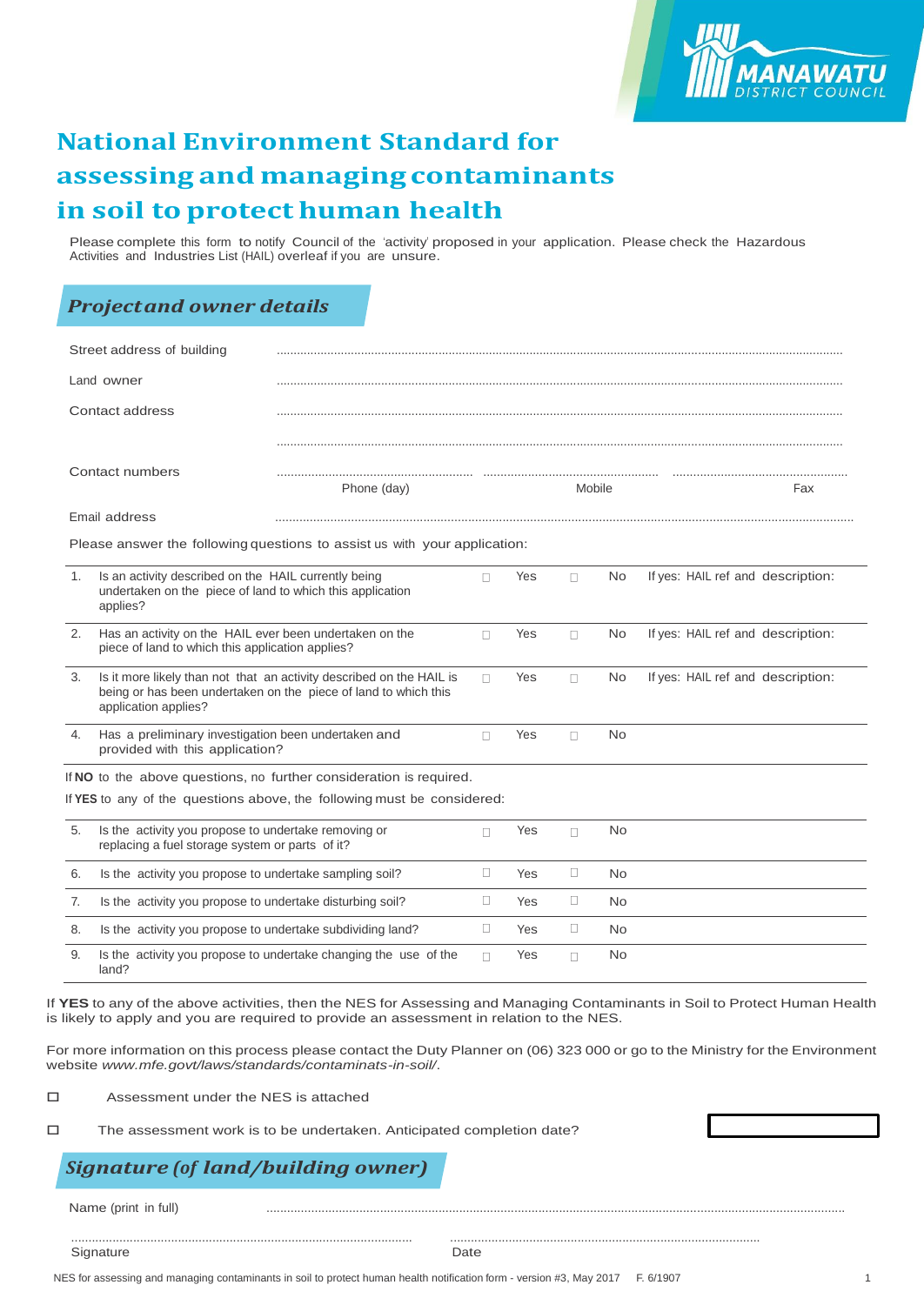## Hazardous Activities and Industries List (HAIL)

#### A. **Chemical manufacture, application and bulk storage**

- 1. Agrichemicals including commercial premises used by spray contractors for filling, storing or washing out tanks for agrichemical application
- 2. Chemical manufacture, formulation or bulk storage
- 3. Commercial analytical laboratory sites
- 4. Corrosives including formulation or bulk storage
- 5. Dry-cleaning plants including dry-cleaning premises or the bulk storage of dry-cleaning solvents
- 6. Fertiliser manufacture or bulk storage
- 7. Gasworks including the manufacture of gas from coal or oil feedstocks
- 8. Livestock dip or spray race operations
- 9. Paint manufacture or formulation (excluding retail paint stores)
- 10. Persistent pesticide bulk storage or use including sport turfs, market gardens, orchards, glass houses or spray sheds
- 11. Pest control including the premises of commercial pest control operators or any authorities that carry out pest control where bulk storage or preparation of pesticide occurs, including preparation of poisoned baits or filling or washing of tanks for pesticide application
- 12. Pesticide manufacture (including animal poisons, insecticides, fungicides or herbicides) including the commercial manufacturing, blending, mixing or formulating of pesticides
- 13. Petroleum or petrochemical industries including a petroleum depot, terminal, blending plant or refinery, or facilities for recovery, reprocessing or recycling petroleum-based materials, or bulk storage of petroleum or petrochemicals above or below ground
- 14. Pharmaceutical manufacture including the commercial manufacture, blending, mixing or formulation of pharmaceuticals, including animal remedies or the manufacturing of illicit drugs with the potential for environmental discharges
- 15. Printing including commercial printing using metal type, inks, dyes, or solvents (excluding photocopy shops)
- 16. Skin or wool processing including a tannery or fellmongery, or any other commercial facility for hide curing, drying, scouring or finishing or storing wool or leather products
- 17. Storage tanks or drums for fuel, chemicals or liquid waste
- 18. Wood treatment or preservation including the commercial use of anti-sapstain chemicals during milling, or bulk storage of treated timber outside

#### B. **Electrical and electronic works, power generation and transmission**

- 1. Batteries including the commercial assembling, disassembling, manufacturing or recycling of batteries (but excluding retail battery stores)
- 2. Electrical transformers including the manufacturing, repairing or disposing of electrical transformers or other heavy electrical equipment
- 3. Electronics including the commercial manufacturing, reconditioning or recycling of computers, televisions and other electronic devices
- 4. Power stations, substations or switchyards

#### C. **Explosives and ordinances production, storage and use**

- 1. Explosive or ordinance production, maintenance, dismantling, disposal, bulk storage or re-packaging
- 2. Gun clubs or rifle ranges, including clay targets clubs that use lead munitions outdoors
- 3. Training areas set aside exclusively or primarily for the detonation of explosive ammunition

#### D. **Metal extraction, refining and reprocessing, storage and use**

- 1. Abrasive blasting including abrasive blast cleaning (excluding cleaning carried out in fully enclosed booths) or the disposal of abrasive blasting material
- 2. Foundry operations including the commercial production of metal products by injecting or pouring molten metal into moulds
- 3. Metal treatment or coating including polishing, anodising, galvanising, pickling, electroplating, or heat treatment or finishing using cyanide compounds